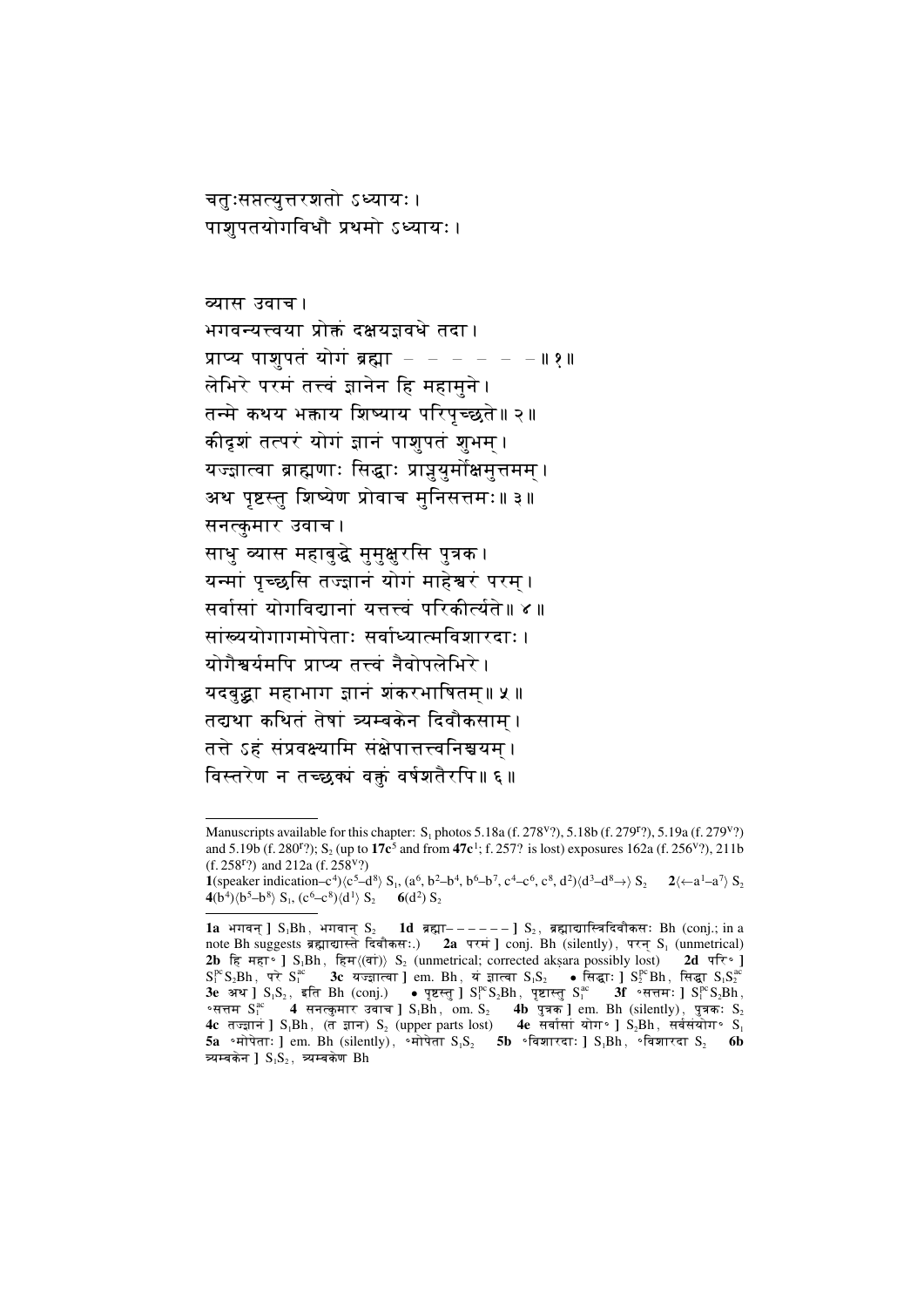तस्याहं स्थितपक्षं तु संसारोत्पत्तिनाशनम् । मुक्तिसिद्धिप्रदं वक्ष्ये संक्षेपान्मतमुत्तमम्॥ ७॥ नमस्कृत्वा महेशानं पुरुषं भूतभावनम् । प्रकृतेः परमं गुह्यं पुद्गलं परमेष्ठिनम्॥ ८॥ यं सांख्याः पुरुषं प्राहुः पञ्चविंशमजं विभुम् । योगाञ्चापि हि षड्विंशं व्यापिनं त्रिगुणात्मकम॥९॥ यो ऽसृजत्सृष्टिकाले तू देवौ सर्वजगत्सृजौ । प्रजापती महात्मानौ ध्यात्वा विष्णुपितामहौ॥१०॥ तं प्रणम्य महादेवं त्र्यक्षं वरदमीश्वरम । प्रवक्ष्यामि मतं तस्य योगसिद्धान्तनिश्चयम्॥ ११ ॥ लक्षणं विद्धि योगस्य प्रोच्यमानमिदं मया। छिद्यन्ति पशुपाशानि यस्याभ्यासान्महामुने॥१२॥ प्रत्ययस्य बहिर्लोपो मनस्यात्मनि संस्थिते । अभिसंधिः परे चैव ईश्वरस्यात्मनञ्च ह॥ १३॥ एष योग इति व्यास कीर्तितः शम्भुना पुरा। भवजन्मापहः सूक्ष्मः प्रपन्नानां दिवौकसाम्॥१४॥ शरीरे तिष्ठतः पुंसो यदात्मनि मनः स्थितम । अवितर्कं बहिञ्चैव सक्ष्ममभ्यासयोजितम॥ १५ ॥ कृतानां प्रत्ययैः सूक्ष्मैः सुखदुःखादिसंज्ञिनाम । अशेषलोप इत्युक्तं साधकस्य तु युञ्जतः॥ १६॥

२

 $7(a^4) S_1$  $9(a^8)$  S<sub>2</sub> 11(d<sup>3</sup>) S<sub>2</sub> 12(c<sup>5</sup>-c<sup>6</sup>) S<sub>1</sub> 13( $a^5-a^6$ ) S<sub>1</sub> 14(d<sup>8</sup>)  $S_1$ , (c<sup>6</sup>, d<sup>8</sup>)  $S_2$  $15\langle a^1-a^6\rangle(a^7)\langle a^8\rangle(b^1-b^3, b^6-b^8, c^7\rangle S_1, \langle a^1\rangle(a^2, d^2) S_2$   $16\langle a^4, a^8, b^1, b^7-b^8, c^7\rangle S_1, (b^5) S_2$ 

<sup>7</sup>a तस्याहं स्थित॰ ]  $S_2$ , तस्माहन्तप॰  $S_1^{ac}$ , तस्माहं (स्थि)त॰  $S_1^{pc}$ , तस्याहं स्यित॰  $B$ h (typo) 8а नमस्कत्वा |  $S_1S_2$ , नमस्कत्य Bh (coni.) 9a सांख्याः |  $S_1Bh$ , साख्याः  $S_2$  9b विभम |  $S_1Bh$ , प्रभु(म)  $S_2^{ac}$ , प्रभु:  $S_2^{pc}$  10a • त्सृष्टि॰ ]  $S_1^{pc}S_2Bh$ , • त्सुजा॰  $S_1^{ac}$  11a त ]  $S_2Bh$ , तत  $S_1$  $11b$   $\overline{z}$  and  $S_1^{pc}S_2Bh$ ,  $\overline{z}$  and  $S_1^{pc}S_2Bh$ ,  $\overline{z}$  and  $S_1^{pc}S_2Bh$ ,  $\overline{z}$  and  $S_1^{pc}S_2Bh$ ,  $\overline{z}$  and  $S_1^{pc}S_2Bh$ ,  $\overline{z}$  and  $S_1^{pc}S_2Bh$ ,  $\overline{z}$  and  $S_1^{pc}S_2Bh$ ,  $\overline{z}$  and  $S_1^{pc$ Bh (silently), दिवौक(सा) S<sub>1</sub> (right side lost), दिवौकस S<sub>2</sub> (right side lost) **15a** शरीरे ] conj.<br>Bh (silently),  $\angle$ (री)रे S<sub>2</sub> **15b** यदात्मनि ] S<sub>1</sub>S<sup>pc</sup>Bh, यादात्मनि S<sub>2</sub><sup>ac</sup> • मन: स्थितम् ] S<sub>2</sub> Bh, म(स्थि)तं{'त:  $S_i^{ac}$ } S<sub>1</sub> (unmetrical) 16a 'नां प्रत्ययैः ] S<sub>2</sub>Bh, 'ना(म्प्र)त्यमैः S<sub>1</sub> 16b ॰संज्ञिनाम् ]  $S_2Bh$ , ॰सं(ज़ित)म्  $S_1$  16d युझतः ]  $S_1^{\text{ac}}S_2Bh$ , युझत  $S_1^{\text{pc}}$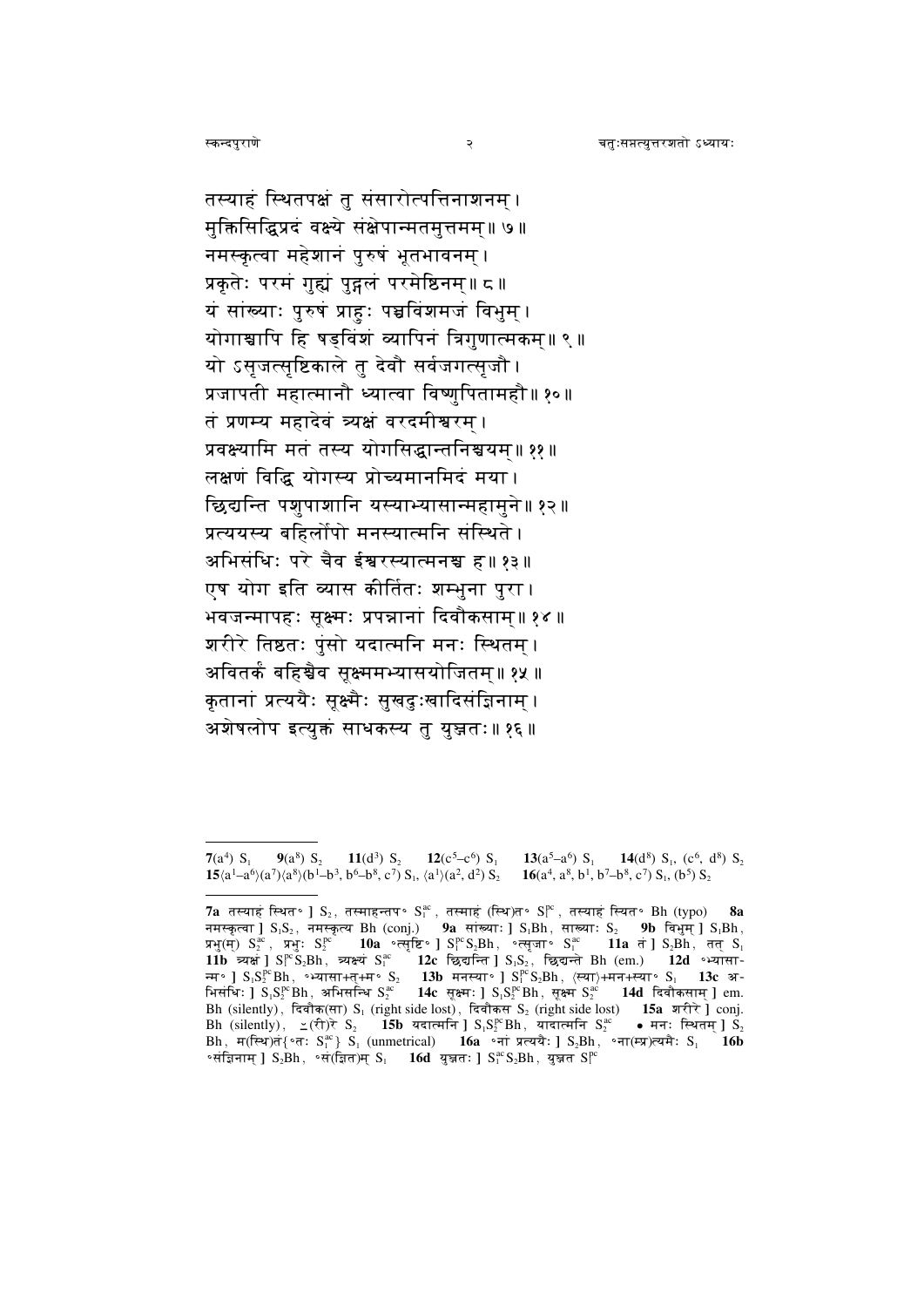परो महेश्वरो देवः सो ऽभिसंधेस्त योजकः। अभिसंधिस्तदा यस्मादीश्वरस्यात्मनञ्च हि॥ १७॥ सूखादानमथैकेन भावना – – – जनात् । प्र – – – – – – – – – – तिष्ठतः सतः। साधकस्य भवेन्नित्यं हानेः सिद्<mark>ध</mark>मिदं फलम्॥१<mark>८</mark>॥ अथाधिकरणं तत्र क्रमशः परि  $-$ प्रत्याहारमतो विद्यात्प्राणायामस्तथैव च । ध्यानं च धारणा चैव योगाभ्यास उदाहृतः॥ १९ ॥ तिस्रो मृत्युमतिकम्य किया हि चतुरात्मकाः। वर्तन्ते न च वै ताभिर्मृत्युः प्रभवते मुने॥ २०॥ वश्या हि धातवस्तस्माइवन्त्यस्य न संशयः। ततो ऽसौ ऽवधमृत्युञ्च साधको भवति – –॥२१॥ इमास्तर्कक्रिया व्यास मस्तके हृदि चैव हि । अन्तरिक्षे च सर्वास्तु कीर्तिता हि न संशयः॥ २२॥ स्थानत्रयनिबद्धास्तु चतुर्लक्षणसंस्थिताः । कियाः प्रमादिना नैताः शक्याः साधयितुं क्वचित॥ २३॥ तिस्र एताः सदा मृत्युं प्रवृत्ता मोहलक्षणाः। वियोगो न भवेत्तासु क्रियास्वेकैक $- - 1$ । २४ ॥ अज्ञाने कम्पते तास बहिरन्तञ्चरास्वपि । कियास साधको युक्तस्तथा मध्यगतास च॥२५॥

 $\overline{\mathbf{3}}$ 

 $17\langle a^1-a^2\rangle (a^3-a^5, b^1-b^3) S_1$ ,  $(a^5)\langle a^6\rangle (b^4, c^4-c^5)\langle c^6-d^8\rangle S_2$  (one folio lost after this)  $18(a^4-a^2)$  $a^6$ ) $\langle b^4-b^6 \rangle$  $(b^7-c^2)$  $\langle c^3 \rangle$  $(c^4)$  $\langle c^5-d^3 \rangle$   $S_1$  **19** $(a^7-b^5)$  $\langle b^6-b^8 \rangle$   $S_1$  $20(c^7)$  S<sub>1</sub>  $21\langle d^7-d^8\rangle$  S<sub>1</sub>  $24(d^6)\langle d^7-d^8\rangle S_1$ 

<sup>18</sup>c  $\overline{x}$ ---] Bh,  $(\overline{x})$   $\geq$   $\geq$   $\leq$  S<sub>1</sub> (second and fourth aksaras have subscript  $\overline{x}$ ) 18f  $\overline{\epsilon}$  17: ] conj., ह्युनि॰ S<sub>1</sub>, ह्युद्रि: (?) Bh (Bh read thus in S<sub>1</sub>.) 19b परि---] S<sub>1</sub>, परिकीर्त्यते (?) Bh (conj.?) 19c विद्यात् ] conj., विद्या  $S_1Bh$  19e धारणा चै॰ ] conj. Bh, धारणाचै॰  $S_1$ 19f उदाहृतः ] conj. Bh, उदाहृतं $S_1$  20b चतुरा॰ ]  $S_1^{pc}$ Bh, चरा॰  $S_1^{ac}$  (unmetrical) **20c** and the string of the strategy of the contribution of the strategy of the strategy of the strategy of the strategy of the strategy of the strategy of the strategy of the strategy of the strategy of the strategy of the str  $S_1^{ac}$  24d ॰ स्वेकैक-] ॰ स्वेकैक -  $S_1$  (last aksara has vowel ए or ओ.), ॰ स्वेकैक- Bh (last aksara has vowel ऐ.) 25a अज्ञाने ] conj., अज्ञान S<sub>1</sub>, अज्ञान Bh (conj.?) 25c कियासु ] conj. Bh, किया तू $S_1$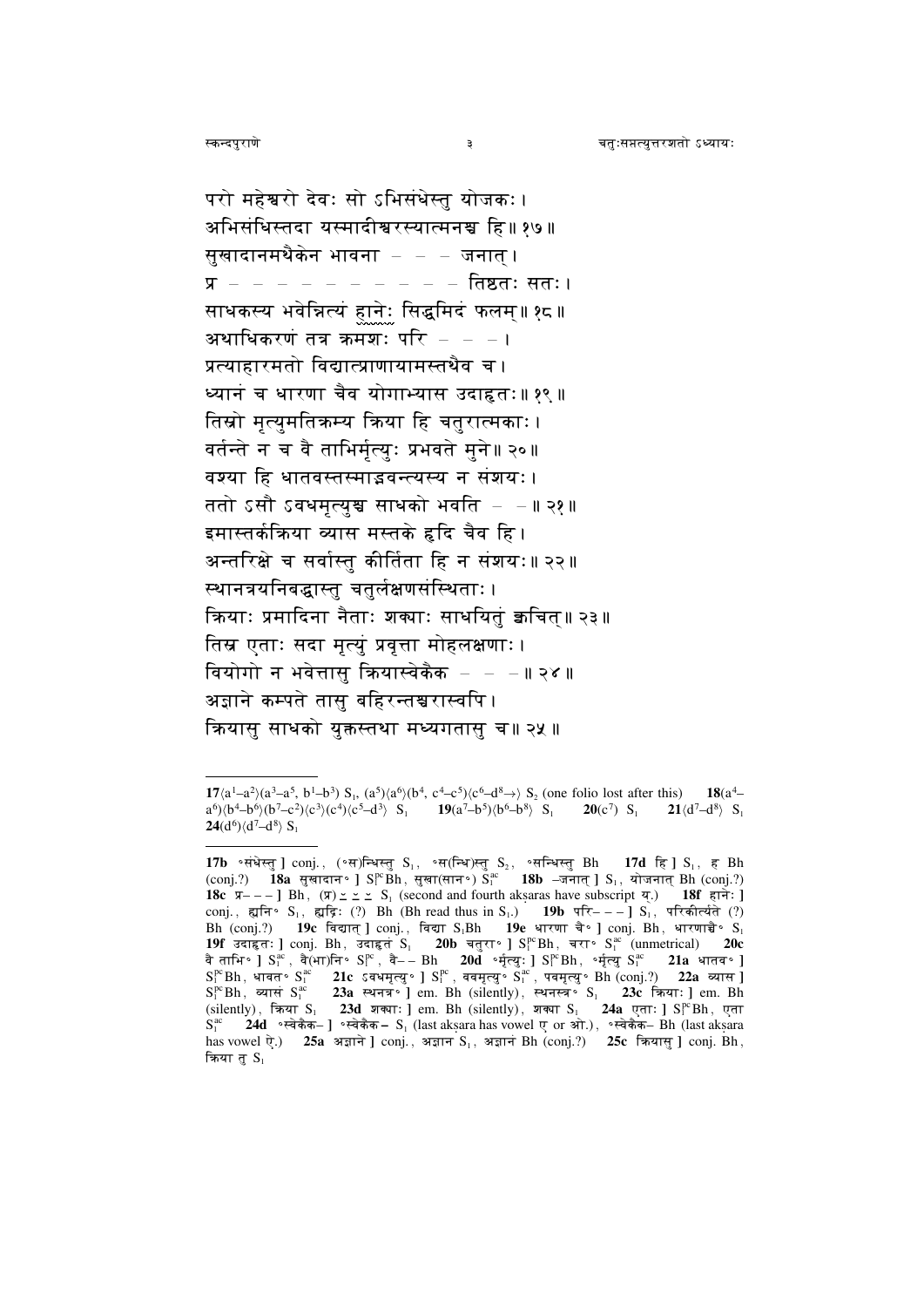भूतेन्द्रियमनःकालदिङ्डिवृत्तिः प्रभावतः । दशैवाशास्त्रयः काला भूतानीन्द्रियविस्तरः॥ २६॥ मनःप्रचारसंयुक्तो विषयाभावलक्षणः । प्रत्याहार इति प्रोक्तः पुरा भगवता स्वयम॥ २७॥ दिगन्तरगमाभावान्मनसो ऽविचलस्थितौ । प्रत्याहारसमुत्पत्तिर्योगापत्तौ सकुइवेत॥ २८ ॥ त्रिकालविषयं ज्ञानमैश्वर्योदयमेव च । चले मनसि नाभूतां भवेतां संस्थिते समम॥ २९ ॥ मनः सर्वमिदं यस्मात्साधनं योगकर्मणः। एकतो मनसः स्थाने तस्माद्यत्नं समाचरेत॥३०॥ प्राणनिग्रहणे ध्यानं प्राणायाम-म-इति स्मृतम् । प्राण एव हि वायूनां सारथ्ये वर्तते सदा। प्राणनिग्रहणे योगी नित्यमभ्यासमाचरेत॥३१॥ उत्तरोत्तरसंसिद्धा वायुसंचारगोचरे । ज्योतिःप्रवर्तनं विद्यान्नित्यमभ्यासयोजितम॥३२॥ द्विरपाने सकृत्प्राणे समाने च त्रि - - - ।  $\|$  33 ||  $- - - - 13$ 

<sup>30(</sup>b<sup>3</sup>)(d<sup>3</sup>, d<sup>7</sup>)(c<sup>8</sup>)  $S_1$  32(b<sup>3</sup>-b<sup>4</sup>)(b<sup>5</sup>, b<sup>7</sup>-b<sup>8</sup>)  $S_1$  33(b<sup>4</sup>-b<sup>6</sup>)(b<sup>7</sup>-c<sup>2</sup>)(c<sup>3</sup>)(c<sup>4</sup>- $27(d^4, d^8)$  S.  $c^5$ )( $c^6$ - $c^7$ )( $c^8$ - $d^4$ )( $d^5$ )( $d^6$ - $d^8$ - $\rightarrow$ )  $S_1$  34( $\leftarrow$  $a^1$ )( $a^2$ )( $a^3$ )( $a^4$ )( $a^5$ - $a^7$ )( $a^8$ - $b^1$ )( $b^2$ - $d^8$ - $\rightarrow$ )  $S_1$ 

 $26b$  ∘दिङ्डि॰ ] em. Bh (silently), ∘दिन्नि॰  $S_1$  26 $c$  ॰स्त्रयः काला ] em. Bh, ॰स्त्रयत्कालो  $S_1$  27b •याभाव • ]  $S_1^{pc}Bh$ , •याभ •  $S_1^{ac}$  (unmetrical) 27d भगवता ]  $S_1^{pc}Bh$ , भवता  $S_1^{ac}$  (unmetrical) 28ab •भावान्मनसो ऽविचल • ]  $conj.$ , •भावात् मनस्यविचल •  $S_1^{pc}Bh$ , •भावा म-नस्यविचला°  $S_1^{\text{ac}}$  28 $c$  ॰मुत्पत्ति॰ ]  $S_1$ , ॰मुत्पति॰ Bh (typo, unmetrical) 28d ॰योंगापत्तौ ]  $S_1$ , °योंगोत्पत्तौ Bh (conj.?) • °इवेत् ]  $S_1^{pc}$ Bh, °इवे  $S_1^{ac}$  29d संस्थिते ] conj. Bh, संस्थिता S. 30b •  $\overline{ext}$  and  $S_i^{\alpha}$  Bh, •  $\overline{ext}$  and  $S_i^{\alpha}$  (insertion mark after the cancelled  $\overline{\tau}$ , inserted aksara possibly lost i.m.) 30c तस्मादा° ] em. Bh (silently), तस्मा(प्य°)  $S_i^{pc}$ , तस्मा(त्य°)  $S_i^{ac}$  • possibly lost finity over a collected 1 cm. En (shently), accident 9 of 3 accretive 9 of 8 and strategies of  $\mathbf{S}_1$ <br>  $\mathbf{32b}$   $\circ \pi \pi \tau \circ 1$  conj.,  $\leq \leq (\tau \circ) S_1$ ,  $\cdots$  Bh 32c  $\pi \pi \tau \circ 1 S_1^{\text{reg}}$  Sn,  $\pi \tau \circ 33$  $\leq$   $\leq$   $\frac{1}{2}$   $\leq$   $\leq$   $\leq$   $\leq$   $\leq$   $\leq$   $\leq$   $\leq$   $\leq$   $\leq$   $\leq$   $\leq$   $\leq$   $\leq$   $\leq$   $\leq$   $\leq$   $\leq$   $\leq$   $\leq$   $\leq$   $\leq$   $\leq$   $\leq$   $\leq$   $\leq$   $\leq$   $\leq$   $\leq$   $\leq$   $\leq$   $\leq$   $\leq$   $\uparrow$  -----  $\uparrow$  --- Bh (c<sup>4</sup> has superscript  $\uparrow$  and d<sup>2</sup> vowel  $\uparrow$ ) 34ab ]  $\leq \uparrow \leq \leq$  -- $\leq$  $f \leq \cdots S_1$  (tops partly visible; a<sup>4</sup> has superscript  $\overline{\zeta}$ .), ----  $\overline{f}$  ---------- Bh (b<sup>1</sup> and  $b<sup>5</sup>$  have superscript  $\overline{\zeta}$ .)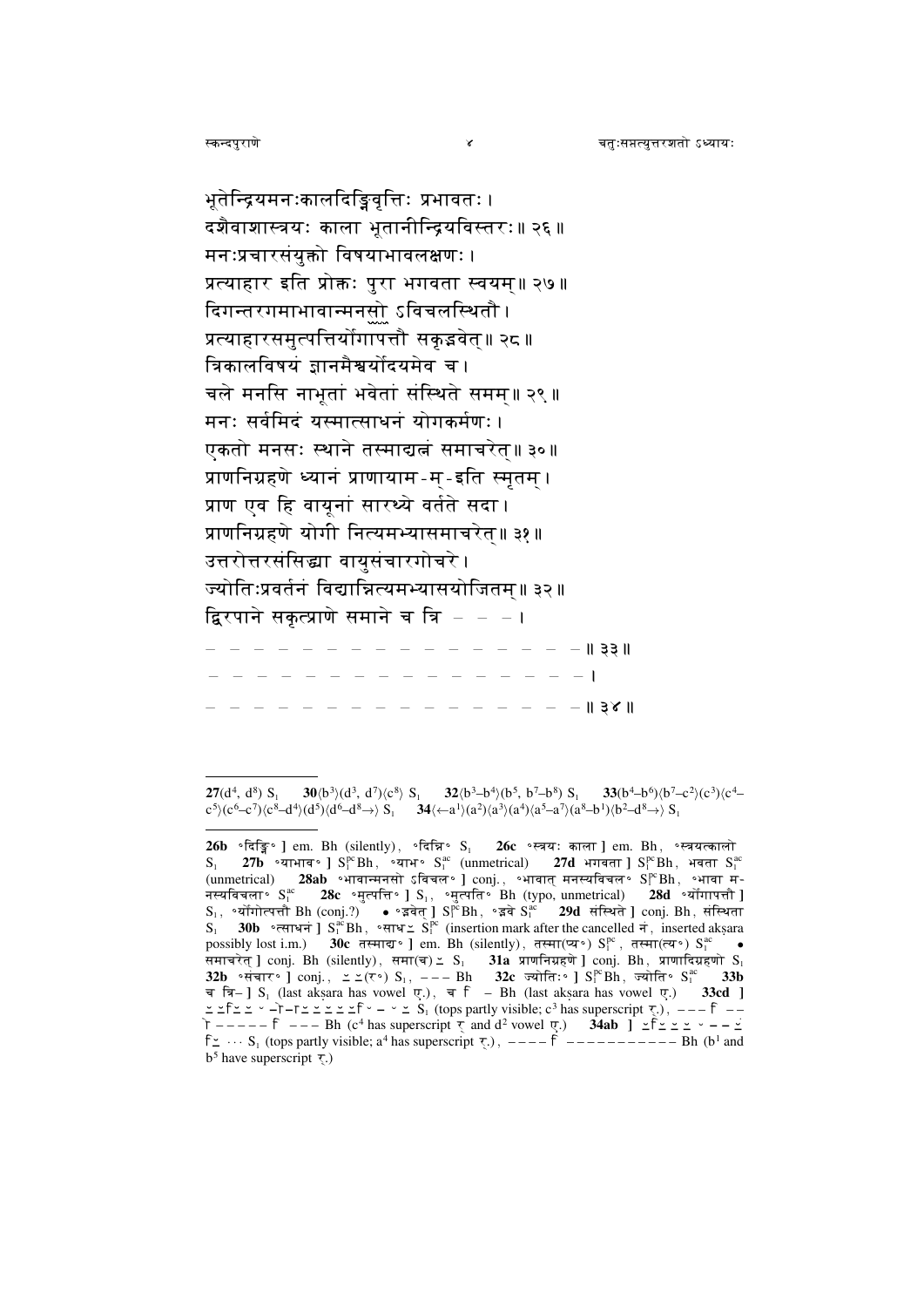- - - - - - - - - - - - - - 11 32 11  $- - - - - - - - 1361$  $- - - - - 1391$  $-$  1

कुम्भ एष तृतीयस्तु योगवह्निप्रदीपकः॥ ३८॥ एभिर्थ्यानगतिः सूक्ष्मा वायुसंरोधकारिता । प्रवर्तते यया योगी परमन्वेष्टि पुद्गलम॥३९॥ सकृदेव समाहारादसकृत्परिमोक्षणात् । कुम्भ - म् - एव तदुद्दिष्टं प्राणापानादिधारणात्॥ ४०॥ प्राणो वायुरसावात्मा शरीरे जीव $\,$ विद्याद्रपद्वयं तस्य स्थूलं सूक्ष्मं च सर्वतः ॥ ४१ ॥ अव्यक्तं सूक्ष्मरूपं तु स्थूलमाकारलक्षणम् । स्थूलादारभ्य सूक्ष्मं तु ध्यानाभ्यासान्निरूपयेत्॥ ४२॥ सुक्ष्मसंरोपणाज्ज्योतिःप्रकाशो जायते मुने । ध्यायतः स्थूललक्षं तु सर्वदिक्प्रसृतं मनः। यदा दीप्तिमदुत्पद्येत्तदाशु स्थापयेत - - ॥ ४३॥

 $35\left(-a^1-a^4\right)\left(a^5-a^6\right)\left(a^7-b^2\right)\left(b^3\right)\left(b^4-d^8\right)\right)S_1$   $36\left(-a^1-d^8\right)\left(S_1$   $37\left(-a^1-d^8\right)\right)S_1$   $38\left(-a^1-a^8\right)$  $a^2(a^3)(a^4-b^8)(d^8) S_1$  40(b<sup>4</sup>)(b<sup>5</sup>) S<sub>1</sub> 41(b<sup>6</sup>-b<sup>8</sup>) S<sub>1</sub> 43(f<sup>6</sup>)(f<sup>7</sup>-f<sup>8</sup>) S<sub>1</sub>

<sup>35 ]</sup>  $\leq$   $\leq$   $\leq$   $\leq$   $\sim$   $\sim$   $\leq$   $\leq$   $\sim$   $S_1$  (tops partly visible), om. Bh 36-38b ]  $S_1$  (bottoms partly visible;  $36a^5$  or  $a^6$  has subscript  $\overline{q}$  and  $38a^3$  vowel  $\overline{r}$ .), om. Bh 39c  $\overline{q}$  and  $3\overline{q}$   $\overline{r}$  and  $3\overline{q}$  $\langle$ या $\rangle$ +य+या S<sub>1</sub> 39d परमन्वेष्टि ] conj., परमं वेष्टि S<sub>1</sub>Bh 40b • कृत्परि• ] conj. Bh (silently),  $\circ \pi \leq (\overline{\tau} \circ) S_1$  40c कुम्भ-म्-एव ] conj., कुम्भकमे $\circ S_1$  (unmetrical), कुम्भक चै $\circ$  Bh (conj.) • "दुद्दिष्टं ] em. Bh (silently), "दुर्दिष्टं S<sub>1</sub> 40d प्राणापानादि " ] conj., प्राणायामादि " S<sub>1</sub> Bh .<br>• भारणात् ] S<sub>1</sub><sup>e</sup> Bh, "भारणत् S<sub>1</sub><sup>e</sup> 41c विद्याद<sub>्</sub> ] S<sub>1</sub><sup>e</sup> Bh, विद्या रू S<sub>1</sub><sup>e</sup> 42d "नाभ्यासान्नि" ] conj. B (conj.) 43d . दिक्प्रसृतं ]  $S_1$ , . दिक्षु सृतं Bh (conj.?) 43e . मुत्पद्येत् ] em. Bh (silently), •मुत्पद्ये  $S_1$  43f •येत् --] em., (•ये)  $\sim$   $\leq S_1$ , •येत् पुनः Bh (conj.?)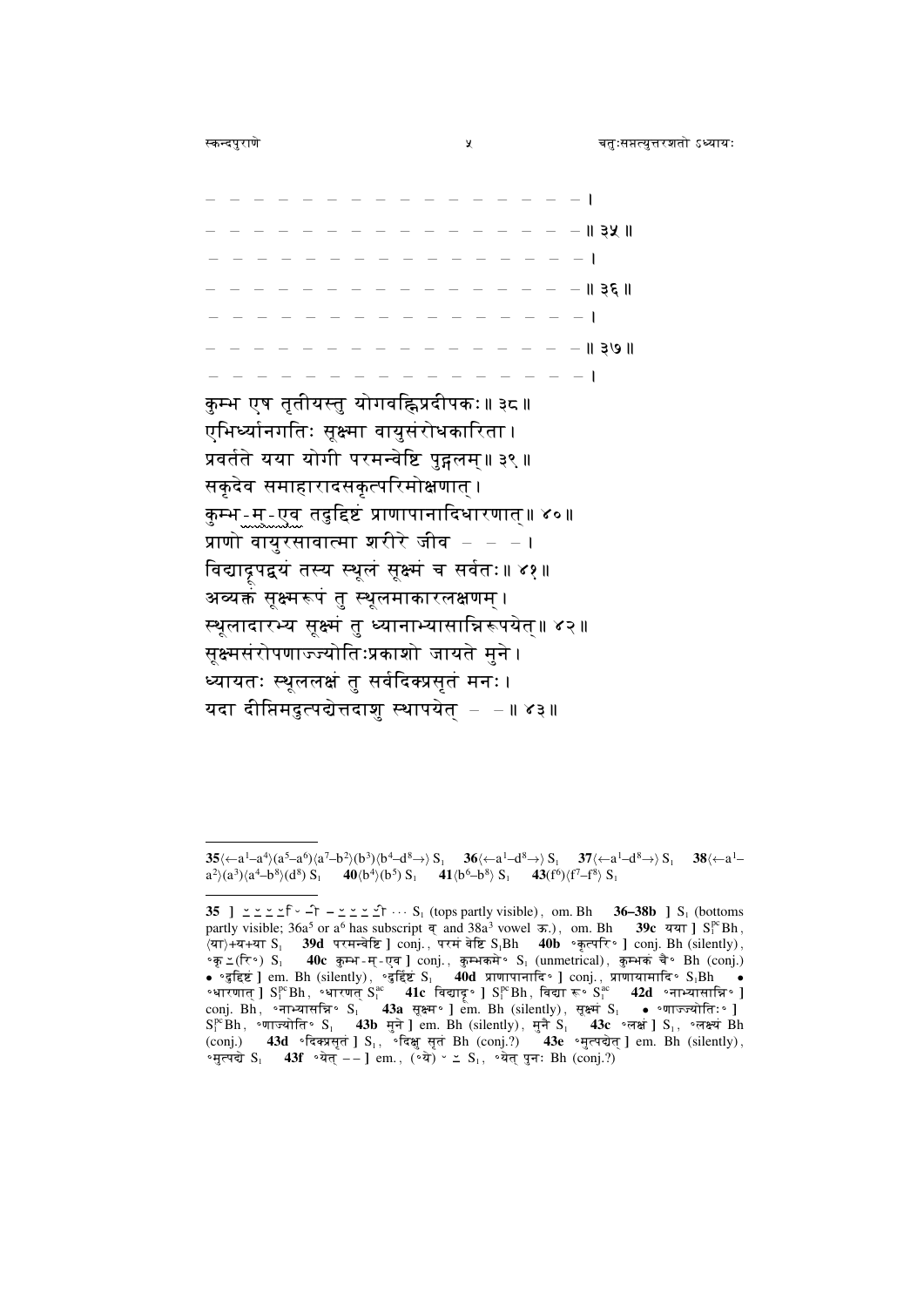गिरौ वृक्षे मरुत्पृष्ठे श्वभ्रे प्रासादपङ्किषु । समुद्रे वसुधायां वा मनःसंयोगमाचरेत्॥ ४४ ॥ स्थापितं तन्मनस्तत्र पुनः संहारमाव्रजेत् । अचैतन्यं दिशेन्मोहाद्वायुपृष्ठमतो ऽन्यथा॥ ४५ ॥ संहृत्य च ततो व्यापि भूयो ध्यानगतिं चरेत् । ध्यायतो नित्यमभ्यासान्मनो वायु  $- - - - \| \delta \xi \|$ प्रवृत्तध्यानयोगस्य विषयासङ्गसक्तये । प्रातिभानि हि विघ्नानि सत्त्वादिगुणजानि तु । विघ्नभुतानि योगस्य प्रोड़वन्ति हि युझतः॥४७॥ तानि विद्वान्प्रयत्नेन विषयेच्छाविवर्जितः। जित्वा निर्वाणमार्गस्थो भवेत्तैगुण्यवर्जितः॥ ४८॥ आकाशगमनं दिव्यमप्सरोगणसंगमम । अभिषेकञ्च देवेभ्यञ्चित्रकाव्यप्रवर्तनम॥ ४९ ॥ ऐश्वर्यसुखसंसक्तिर्हेमरत्नागमं बह । सत्त्वादेतानि विघ्नानि प्रातिभानि तु लक्षयेत्॥ ५०॥ उन्मत्तमदयुक्तानि भिन्नाचारक्रमाणि तु । रजोविघ्नानि संविद्यात्प्रातिभानि न संशयः॥ ५१॥ क्षयशलज्वरोन्मादकष्ठसर्पग्रहाणि त । यातनोद्गमपूर्वाणि तामसानि विनिर्दिशेत॥ ५२॥ गुणत्रयसमुत्थानि प्रातिभानि सदा मुनिः। यञ्जन्संलक्षयेच्छीघ्रं चिकित्सेदाश चैव हि॥ ५३॥

 $\epsilon$ 

<sup>47</sup> $\langle -a^1-b^8 \rangle S$ , 49 $(b^6)\langle b^7-b^8 \rangle S$ 46(d<sup>4</sup>) $\langle$ d<sup>5</sup>-d<sup>8</sup>) S<sub>1</sub>  $52\langle a^1-a^5\rangle (a^6, a^8)\langle b^1-b^2\rangle (b^3-b^5) S_1$ 53(a<sup>4</sup>, b<sup>3</sup>-b<sup>4</sup>) $\langle b^5 \rangle$ (b<sup>6</sup>-c<sup>3</sup>) $\langle c^4 - c^6 \rangle$ (c<sup>7</sup>-d<sup>2</sup>) S<sub>1</sub>

<sup>44</sup>b सभे ] em. Bh (silently), ष्वभे S<sub>1</sub> • प्रासाद S<sub>1</sub> S<sub>1</sub> Eh, प्रासादे S<sub>1</sub><sup>ec</sup> 44d ∘संयोगमाच-रेत ]  $S_i^{pc}$ Bh, ॰सं(माच)मा(त)रे  $S_i^{ac}$  45b ॰माव्रजेत ] em. Bh (silently), ॰माव्रजेत  $S_i$ ∘न्मोहाद्वायुपृष्ठ॰ ]  $\text{conj.}, \circ \overline{\text{imig}}$ हां वायुदृष्ट॰  $\mathbf{S}_1, \circ \overline{\text{imig}}$ ायुर्दृष्ट॰  $\mathbf{B}$ h  $(\text{em.}, \text{conj.})$  46d वायु॰ ] em. Bh (silently), बा(य°) S<sub>1</sub> (bottom and right side lost) 47a °ध्यान° ] conj., °ज्ञान° S<sub>1</sub>Bh om, but once by the content of the state of the conj.;  $\lambda$  or  $\lambda$  or  $\lambda$  or  $\lambda$  or  $\lambda$  or  $\lambda$  or  $\lambda$  or  $\lambda$  or  $\lambda$  or  $\lambda$  or  $\lambda$  or  $\lambda$  or  $\lambda$  or  $\lambda$  or  $\lambda$  or  $\lambda$  or  $\lambda$  or  $\lambda$  or  $\lambda$  or  $\lambda$  or  $\lambda$   $S_2$  50b ॰मं बहु ]  $S_1Bh$ , ॰मम्बहु:  $S_2$  51a उन्मत्त॰ ]  $S_1^{pc}S_2$ , उत्पत्ति॰  $S_1^{ac}Bh$  52b ॰कुष्ठ॰ ]  $S_2$ , 'कुष्ट' Bh (typo) 52c 'नोद्गम' J S<sub>1</sub>Bh, 'नोद्गाम' S<sub>2</sub> 53c युज्जन्संलक्षये' J em. Bh (silently), (यञ्ज)  $\leq$   $\leq$   $\sim$  - S<sub>1</sub> (lower parts lost), युंजन्स लक्षय° S<sub>2</sub>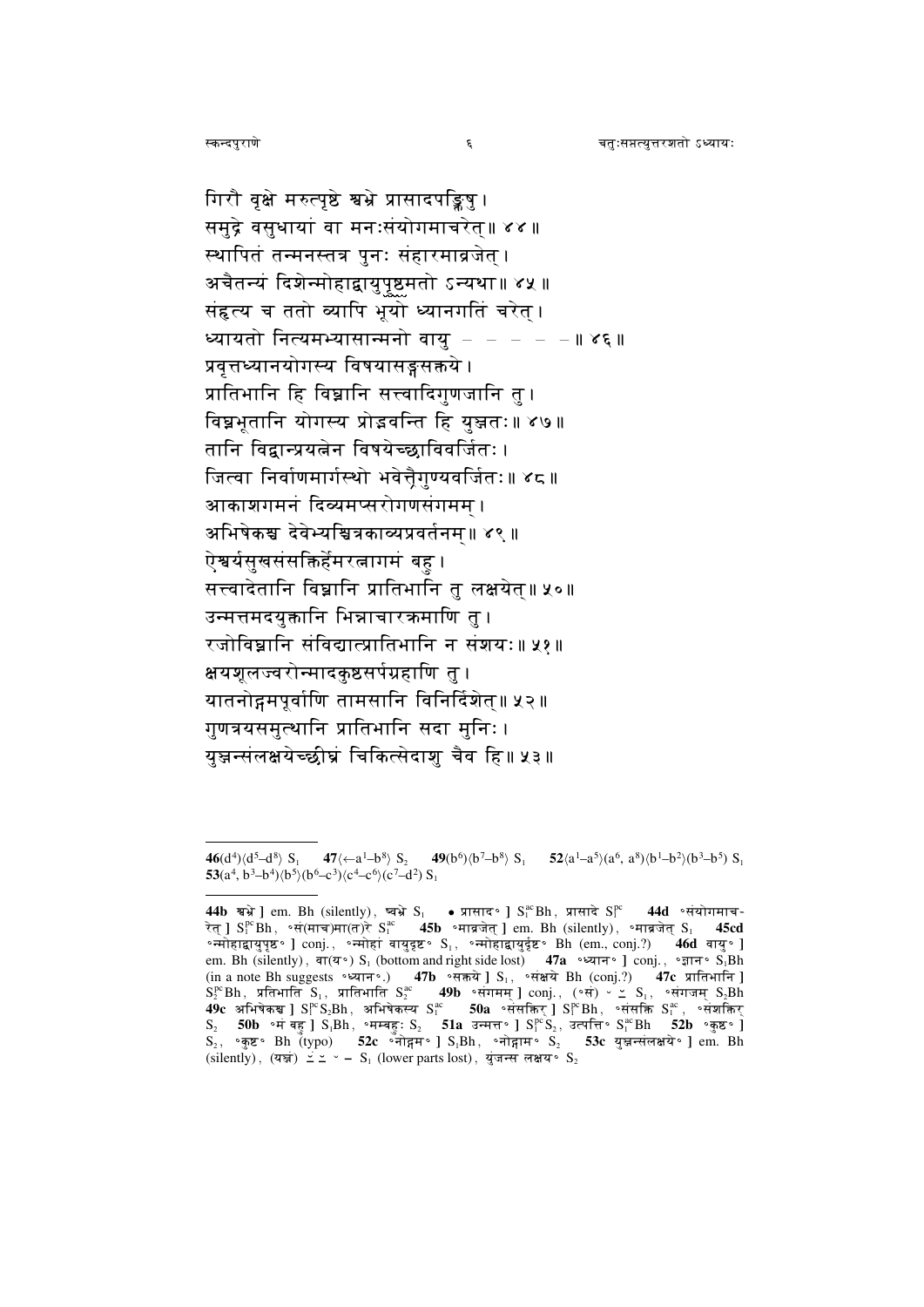प्राणाद्यानभिसंधाय मनः संहृत्य चैव हि । प्राणायामेन कुम्भेन हन्याद्विघ्नानि सर्वतः॥ ५४॥ रजः सत्त्वं तमञ्चैव प्रधानस्य गुणास्त्रयः। तस्यैव हि महेशस्य प्रजासंसर्गहेतवः । योगमोहाद्भवन्त्येते साभिमानस्य युञ्जतः॥ ५५ ॥ निरीहो निर्वतो योगी सचेता घटते यदा। प्रातिभानि तदा यान्ति विघ्नानि हि समं क्षयम । प्रादुर्भावस्ततस्तेषां गुणानां मोहकारणम॥ ५६॥ तमो रौद्रं विजानीयात्सत्त्वं ब्रह्मणि संस्थितम । रजस्तु वैष्णवं विद्यात्तेषां हर्ता महेश्वरः॥ ५७॥ महादेवं परं ज्ञात्वा योगाभ्यासरतो द्विजः। गुणत्रयविनिर्मुक्तः शंकरे लयमाप्नुयात॥ ५८॥ यमैः सनियमैः पूर्वं शोधयेदात्मनस्तनुम । ततः शास्त्रप्रणीतेन धर्माधर्मविवर्जितः। क्रमेण सोपदेशेन ध्यानाभ्यासं समाचरेत॥ ५९ ॥ शब्दादीन्विषयाञ्जित्वा त्वगादीन्द्रियगोचरान । समो दैवततिर्यक्षु निर्ममः सर्ववस्तुषु॥ ६०॥ सर्वारम्भविनिर्मक्तः पण्यपापविवर्जितः। निर्द्वन्द्वे विजने देशे योगाभ्यासं समाचरेत॥६१॥ साभिमानं सनियमं त्यत्का सांख्यविनिश्चयम । परे माहेश्वरे योगे नित्यमभ्यासमाचरेत॥६२॥

 $\mathcal{O}$ 

<sup>54(</sup>a<sup>2</sup>-a<sup>3</sup>) S<sub>1</sub> 55(a<sup>4</sup>, c<sup>1</sup>-d<sup>7</sup>) S<sub>1</sub> 56(c<sup>3</sup>) S<sub>1</sub>, (c<sup>2</sup>-c<sup>3</sup>) S<sub>2</sub> 57(d<sup>2</sup>) S<sub>1</sub> 58(d<sup>5</sup>, d<sup>8</sup>) S<sub>2</sub> 60(a<sup>8</sup>) S<sub>1</sub> 61 $\langle b^1-b^4\rangle(b^5-c^3) S_2$  62 $\langle c^1\rangle(c^2, c^7-c^8) S_2$ 

<sup>54</sup>a प्राणाद्या॰ |  $S_1Bh$ , प्रणाद्या॰  $S_2$  • • संधाय |  $S_2^{pc}Bh$ , • सम्बन्धा  $S_1^{pc}$ , • स $(T)$ न्धा  $S_1^{ac}$ , • स $-$ य  $S_2^{ac}$  54 $c$  •यामेन ]  $S_2Bh$ , •यामेव  $S_1^{pc}$ , •यामेत  $S_1^{ac}$  55b प्रधानस्य ]  $S_1Bh$ , प्रधान्यस्य  $S_2^{pc}$ , प्राप्तान्यस्य  $S_2^{pc}$ , प्राप्तान्यस्य  $S_2^{pc}$ , प्राप्तान्यस्य  $S_2^{pc}$ , प्राप्तान्यस्य  $S_2^{bc}$ S<sub>1</sub> 56d सम | SP S, Bh, मस Sac 56e प्रादर्भावस्तत | SP S, Bh, प्र(णदा) दुइव Sac 57cd विद्यात्ते • ] SP Bh, विद्यात्ते • SP , विद्या ते • S<sup>ac</sup>, विद्या ते • Sac 57d हर्ता ] S<sub>i</sub>, हन्ता S<sub>2</sub>Bh<br>58d लयमा • ] SP SP Bh, लमा • Sac 59a • नियमै: ] SP S<sub>2</sub>Bh, • नियमै Sac 59b • न-स्तनुम् ]  $S_1Bh$ , °नः स्तनुम्  $S_2$  59d °वर्जितः ]  $S_1^{pc}S_2^{ac}Bh$ , °वर्ज्जिता  $S_1^{ac}$ , °वर्जनात्  $S_2^{pc}$  60b स्तनुम् ] S<sub>i</sub>Spi, ज्यः स्तनुम् S<sub>2</sub> – **39u** – बाजतः ] S<sub>i</sub> S<sub>2</sub> Bn, –वाज्जता S<sub>i</sub> , –वजनात् S<sub>2</sub> – **600**<br>त्वगादी॰ ] S<sub>i</sub>Sp़<sup>e</sup>, (न्द)गादी॰ S<sub>2</sub><sup>e</sup>, त्रोत्रादी॰ Bh (conj.) – ● ॰गोचरान् ] S<sub>i</sub>Sp़<sup>e</sup>Bh, 。गोचरात् S<sub>2</sub>º<br>60c (unmetrical) 62b त्यक्ता ]  $S_2Bh$ , त्यक्तां  $S_1$  · • विनिश्चयम् ]  $S_2Bh$ , • विधश्चयम्  $S_1$  $62d$ **•मभ्यास** • ]  $S_1S_2$ , •मम्यास • Bh (typo)